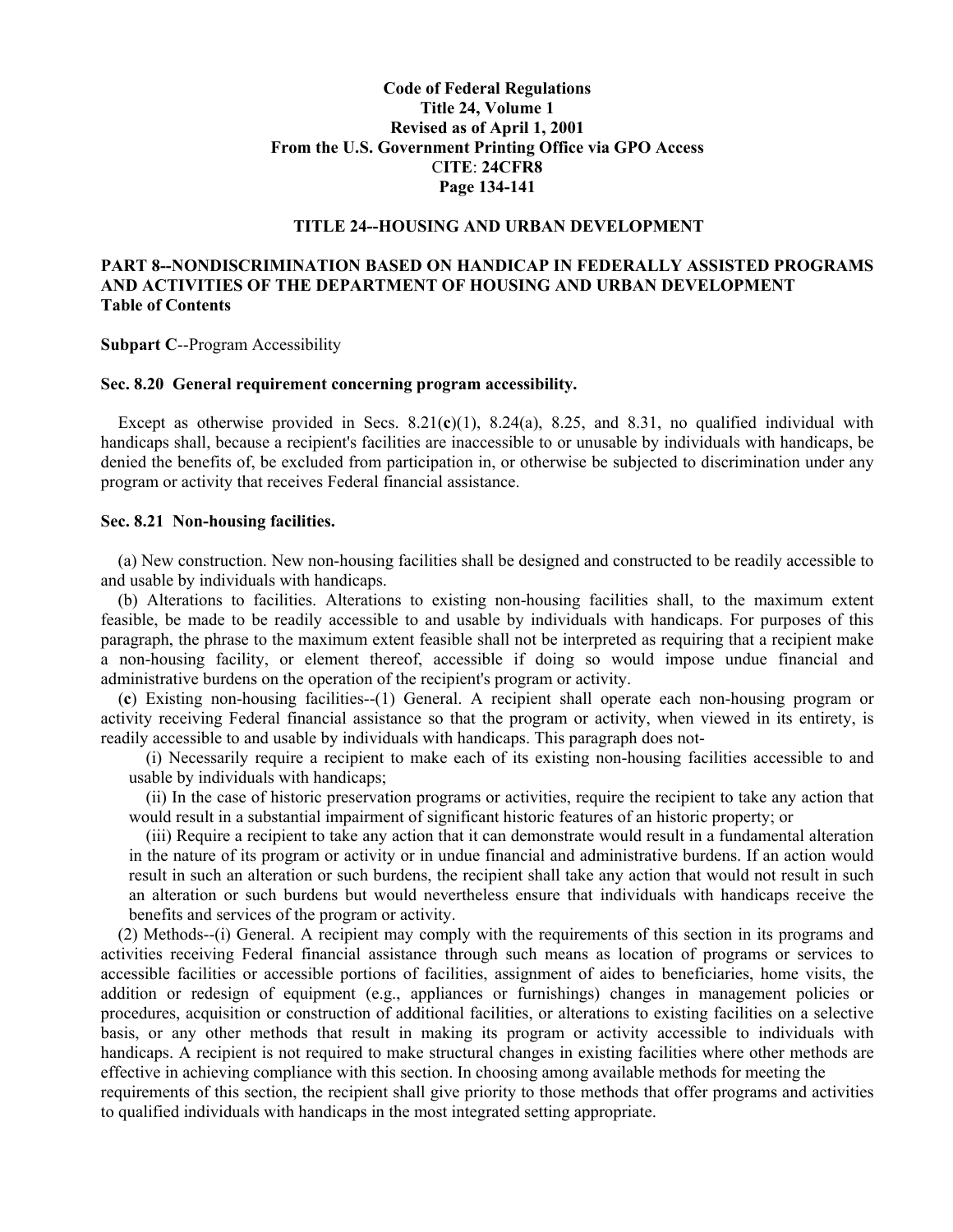(ii) Historic preservation programs or activities. In meeting the requirements of Sec. 8.21(**c**) in historic preservation programs or activities, a recipient shall give priority to methods that provide

physical access to individuals with handicaps. In cases where a physical alteration to an historic property is not required because of Sec. 8.21(**c**)(1)(ii) or (iii), alternative methods of achieving program accessibility include using audio-visual materials and devices to depict those portions of an historic property that cannot otherwise be made accessible; assigning persons to guide individuals with handicaps into or through portions of historic properties that cannot otherwise be made accessible; or adopting other innovative methods.

(3) Time period for compliance. The recipient shall comply with the obligations established under this section within sixty days of July 11, 1988, except that where structural changes in facilities are undertaken, such changes shall be made within three years of July 11, 1988, but in

any event as expeditiously as possible.

(4) Transition plan. If structural changes to non-housing facilities will be undertaken to achieve program accessibility, a recipient shall develop, within six months of July 11, 1988, a transition plan setting forth the steps necessary to complete such changes. The plan shall be developed with the assistance of interested persons, including individuals with handicaps or organizations representing individuals with handicaps. A copy of the transition plan shall be made available for public inspection. The plan shall, at a minimum-

(i) Identify physical obstacles in the recipient's facilities that limit the accessibility of its programs or activities to individuals with handicaps;

(ii) Describe in details the methods that will be used to make the facilities accessible;

(iii) Specify the schedule for taking the steps necessary to achieve compliance with this section and, if the time period of the transition plan is longer than one year, identify steps that will be taken during each year of the transition period;

(iv) Indicate the official responsible for implementation of the plan; and

(v) Identify the persons or groups with whose assistance the plan was prepared.

(Approved by the Office of Management and Budget under control number 2529-0034) [53 FR 20233, June 2, 1988; 53 FR 28115, July 26, 1988, as amended at 54 FR 37645, Sept. 12, 1989]

# **Sec. 8.22 New construction--housing facilities.**

(a) New multifamily housing projects (including public housing and Indian housing projects as required by Sec. 8.25) shall be designed and constructed to be readily accessible to and usable by individuals with handicaps.

(b) Subject to paragraph (**c**) of this section, a minimum of five percent of the total dwelling units or at least one unit in a multifamily housing project, whichever is greater, shall be made

accessible for persons with mobility impairments. A unit that is on an accessible route and is adaptable and otherwise in compliance with the standards set forth in Sec. 8.32 is accessible for purposes of this section. An additional two percent of the units (but not less than one unit) in such a project shall be accessible for persons with hearing or vision impairments.

(**c**) HUD may prescribe a higher percentage or number than that prescribed in paragraph (b) of this section for any area upon request therefor by any affected recipient or by any State or local government or agency thereof based upon demonstration to the reasonable satisfaction of HUD of a need for a higher percentage or number, based on census data or other available current data (including a currently effective Housing Assistance Plan or Comprehensive Homeless Assistance

Plan), or in response to evidence of a need for a higher percentage or number received in any other manner. In reviewing such request or otherwise assessing the existence of such needs, HUD shall take into account the expected needs of eligible persons with and without handicaps.

[53 FR 20233, June 2, 1988, as amended at 56 FR 920, Jan. 9, 1991]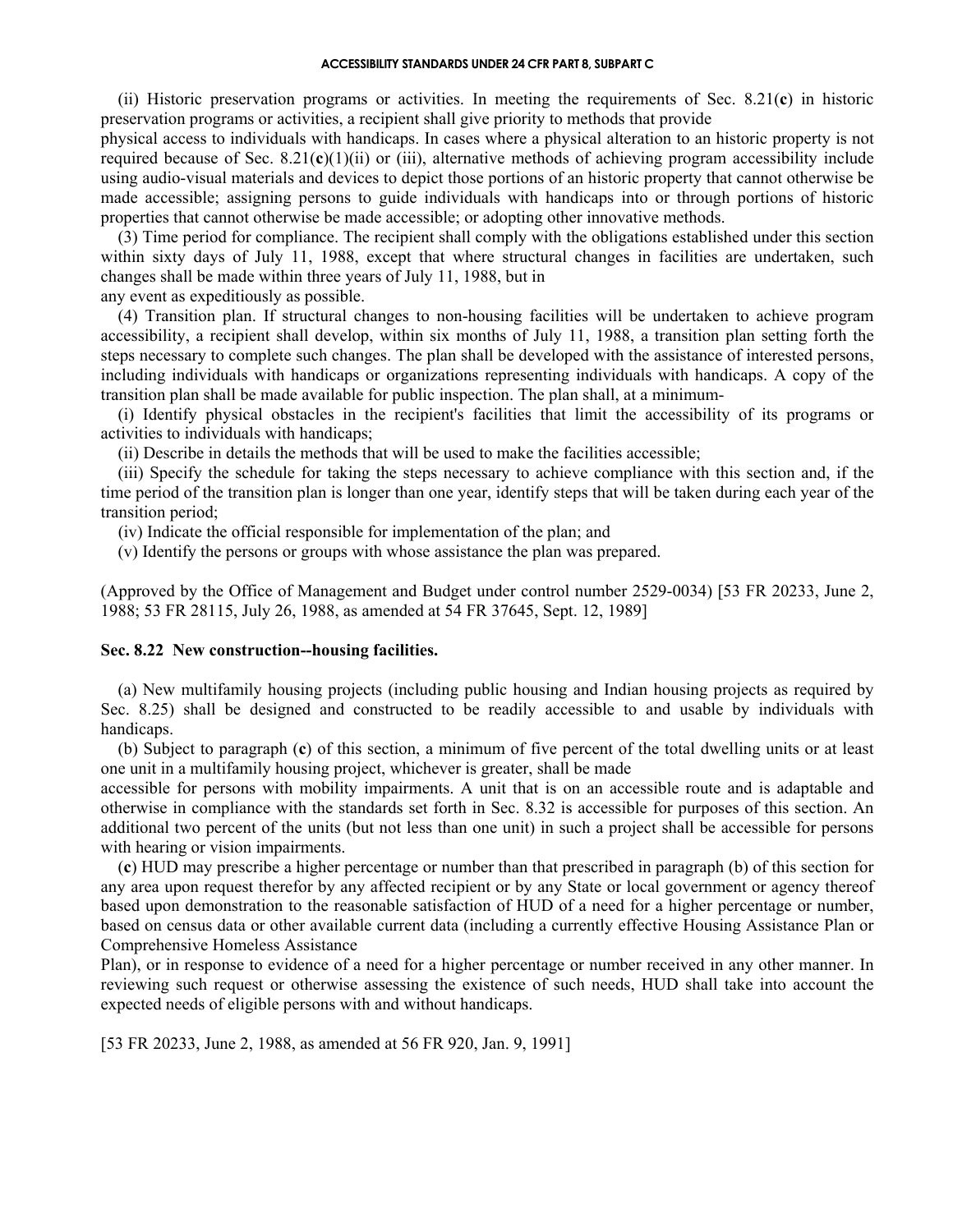### **Sec. 8.23 Alterations of existing housing facilities.**

(a) Substantial alteration. If alterations are undertaken to a project (including a public housing project as required by Sec.  $8.25(a)(2)$ ) that has 15 or more units and the cost of the alterations is 75 percent or more of the replacement cost of the completed facility, then the provisions of Sec. 8.22 shall apply.

(b) Other alterations. (1) Subject to paragraph (b)(2) of this section, alterations to dwelling units in a multifamily housing project (including public housing) shall, to the maximum extent feasible, be made to be readily accessible to and usable by individuals with handicaps. If alterations of single elements or spaces of a dwelling unit, when considered together, amount to an alteration of a dwelling unit, the entire dwelling unit shall be made accessible. Once five percent of the dwelling units in a project are readily accessible to and usable by individuals with mobility impairments, then no additional elements of dwelling units, or entire dwelling units, are required to be accessible under this paragraph. Alterations to common areas or parts of facilities that affect accessibility of existing housing facilities shall, to the maximum extent feasible, be made to be accessible to and usable by individuals with handicaps. For purposes of this paragraph, the phrase to the maximum extent feasible shall not be interpreted as requiring that a recipient (including a PHA) make a dwelling unit, common area, facility or element thereof accessible if doing so would impose undue financial and administrative burdens on the operation of the multifamily housing project.

(2) HUD may prescribe a higher percentage or number than that prescribed in paragraph (b)(1) of this section for any area upon request therefor by any affected recipient or by any State or local government or agency thereof based upon demonstration to the reasonable satisfaction of HUD of a need for a higher percentage or number, based on census data or other available current data (including a currently effective Housing Assistance Plan or Comprehensive Homeless Assistance Plan), or in response to evidence of a need for a higher percentage or number received in any other manner. In reviewing such request or otherwise assessing the existence of such needs, HUD shall take into account the expected needs of eligible persons with and without handicaps.

#### **Sec. 8.24 Existing housing programs.**

(a) General. A recipient shall operate each existing housing program or activity receiving Federal financial assistance so that the program or activity, when viewed in its entirety, is readily accessible to and usable by individuals with handicaps. This paragraph does not--

(1) Necessarily require a recipient to make each of its existing facilities accessible to and usable by individuals with handicaps;

(2) Require a recipient to take any action that it can demonstrate would result in a fundamental alteration in the nature of its program or activity or in undue financial and administrative burdens. If an action would result in such an alteration or such burdens, the recipient shall take any action that would not result in such an alteration or such burdens but would nevertheless ensure that individuals with handicaps receive the benefits and services of the program or activity.

(b) Methods. A recipient may comply with the requirements of this section through such means as reassignment of services to accessible buildings, assignment of aides to beneficiaries, provision of housing or related services at alternate accessible sites, alteration of existing facilities and construction of new facilities, or any other methods that result in making its programs or activities readily accessible to and usable by individuals with handicaps. A recipient is not required to make structural changes in existing housing facilities where other methods are effective in achieving compliance with this section or to provide supportive services that are not part of the program. In

choosing among available methods for meeting the requirements of this section, the recipient shall give priority to those methods that offer programs and activities to qualified individuals with handicaps in the most integrated setting appropriate.

(**c**) Time period for compliance. The recipient shall comply with the obligations established under this section within sixty days of July 11, 1988 except that-

(1) In a public housing program where structural changes in facilities are undertaken, such changes shall be made within the timeframes established in Sec. 8.25(**c**).

(2) In other housing programs, where structural changes in facilities are undertaken, such changes shall be made within three years of July 11, 1988, but in any event as expeditiously as possible.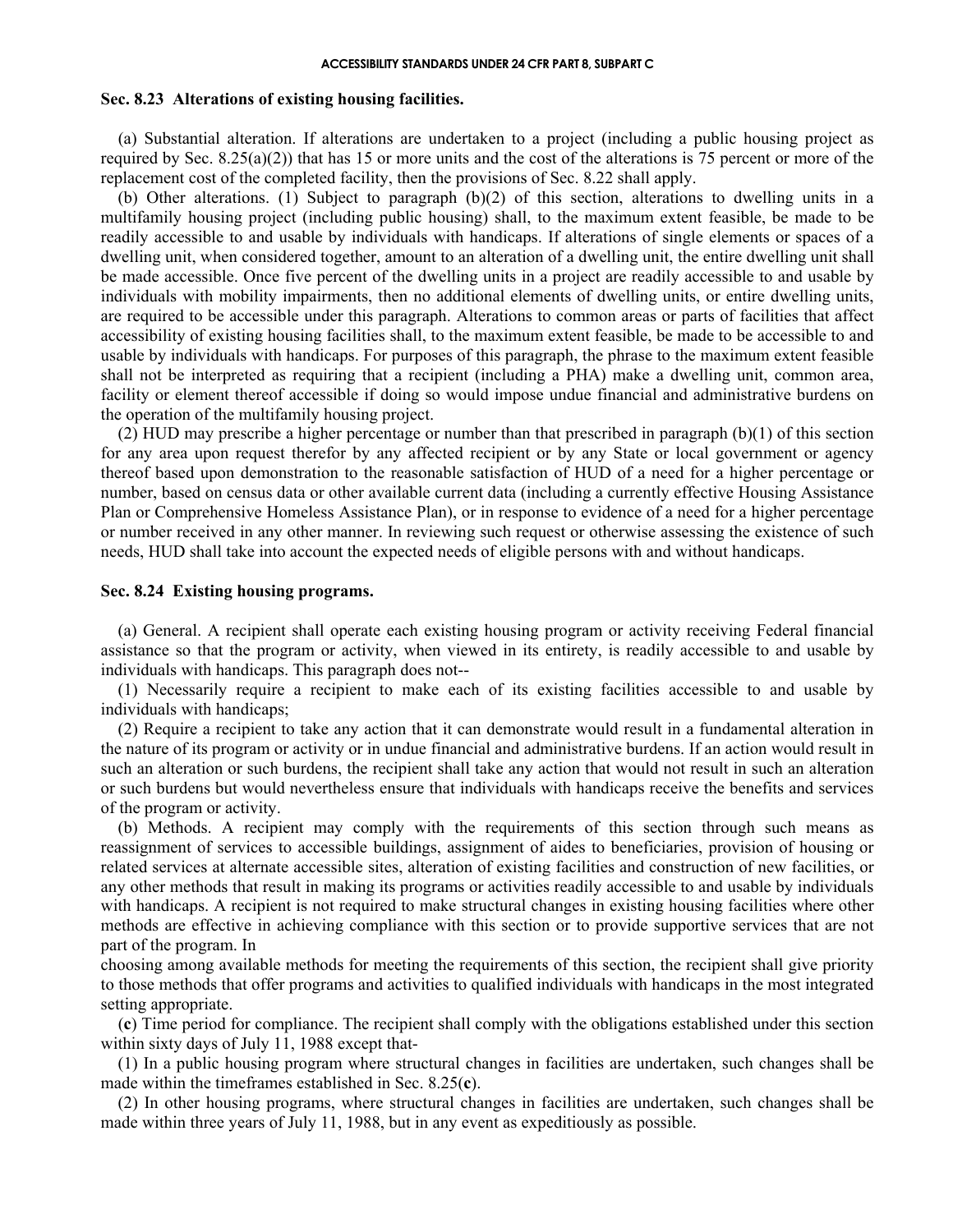(d) Transition plan and time period for structural changes. Except as provided in Sec. 8.25(**c**), in the event that structural changes to facilities will be undertaken to achieve program accessibility, a recipient shall develop, within six months of July 11, 1988, a transition plan setting forth the steps necessary to complete such changes. The plan shall be developed with the assistance of interested persons, including individuals with handicaps or organizations representing individuals with handicaps. A copy of the transition plan shall be made available for public inspection. The plan shall, at a minimum-

(1) Identify physical obstacles in the recipient's facilities that limit the accessibility of its programs or activities to individuals with handicaps;

(2) Describe in detail the methods that will be used to make the facilities accessible;

(3) Specify the schedule for taking the steps necessary to achieve compliance with this section and, if the time period of the transition plan is longer than one year, identify steps that will be taken during each year of the transition period;

(4) Indicate the official responsible for implementation of the plan; and

(5) Identify the persons or groups with whose assistance the plan was prepared.

(Approved by the Office of Management and Budget under control number 2529-0034) [53 FR 20233, June 2, 1988; 53 FR 28115, July 26, 1988, as amended at 54 FR 37645, Sept. 12, 1989]

# **Sec. 8.25 Public housing and multi-family Indian housing.**

(a) Development and alteration of public housing and multi-family Indian housing. (1) The requirements of Sec. 8.22 shall apply to all newly constructed public housing and multi-family Indian housing.

(2) The requirements of Sec. 8.23 shall apply to public housing and multi-family Indian housing developed through rehabilitation and to the alteration of public housing and multi-family Indian housing.

(3) In developing public housing and multi-family Indian housing through the purchase of existing properties PHAs and IHAs shall give priority to facilities which are readily accessible to and usable by individuals with handicaps.

(b) Existing public housing and multi-family Indian housing--general. The requirements of Sec. 8.24(a) shall apply to public housing and multi-family Indian housing programs.

(**c**) Existing public housing and multi-family Indian housing--needs assessment and transition plan. As soon as possible, each PHA (for the purpose of this paragraph, this includes an Indian Housing Authority) shall assess, on a PHA-wide basis, the needs of current tenants and applicants on its waiting list for accessible units and the extent to which such needs have not been met or cannot reasonably be met within four years through development, alterations otherwise contemplated, or other programs administered by the PHA (e.g., Section 8 Moderate Rehabilitation or Section 8 Existing Housing or Housing Vouchers). If the PHA currently has no accessible units or if the PHA or HUD determines that information regarding the availability of accessible units has not been communicated sufficiently so that, as a result, the number of eligible qualified individuals with handicaps on the waiting list is not fairly representative of the number of such persons in the area, the PHA's assessment shall include the needs of eligible qualified individuals with handicaps in the area. If the PHA determines, on the basis of such assessment, that there is no need for additional accessible dwelling units or that the need is being or will be met within four years through other means, such as new construction, Section 8 or alterations otherwise contemplated, no further action is required by the PHA under this paragraph. If the PHA determines, on the basis of its needs assessment, that alterations to make additional units accessible must be made so that the needs of eligible qualified individuals with handicaps may be accommodated proportionally to the needs of non-handicapped individuals in the same categories, then the PHA shall develop a transition plan to achieve program accessibility. The PHA shall complete the needs assessment and transition plan, if one is necessary, as expeditiously as possible, but in any event no later than two years after July 11, 1988. The PHA shall complete structural changes necessary to achieve program accessibility as soon as possible but in any event no later than four years after July 11, 1988. The Assistant Secretary for Fair Housing and Equal Opportunity and the Assistant Secretary for Public and Indian Housing may extend the four year period for a period not to exceed two years, on a case-by-case determination that compliance within that period would impose undue financial and administrative burdens on the operation of the recipient's public housing and multi-family Indian housing program. The Secretary or the Undersecretary may further extend this time period in extraordinary circumstances, for a period not to exceed one year. The plan shall be developed with the assistance of interested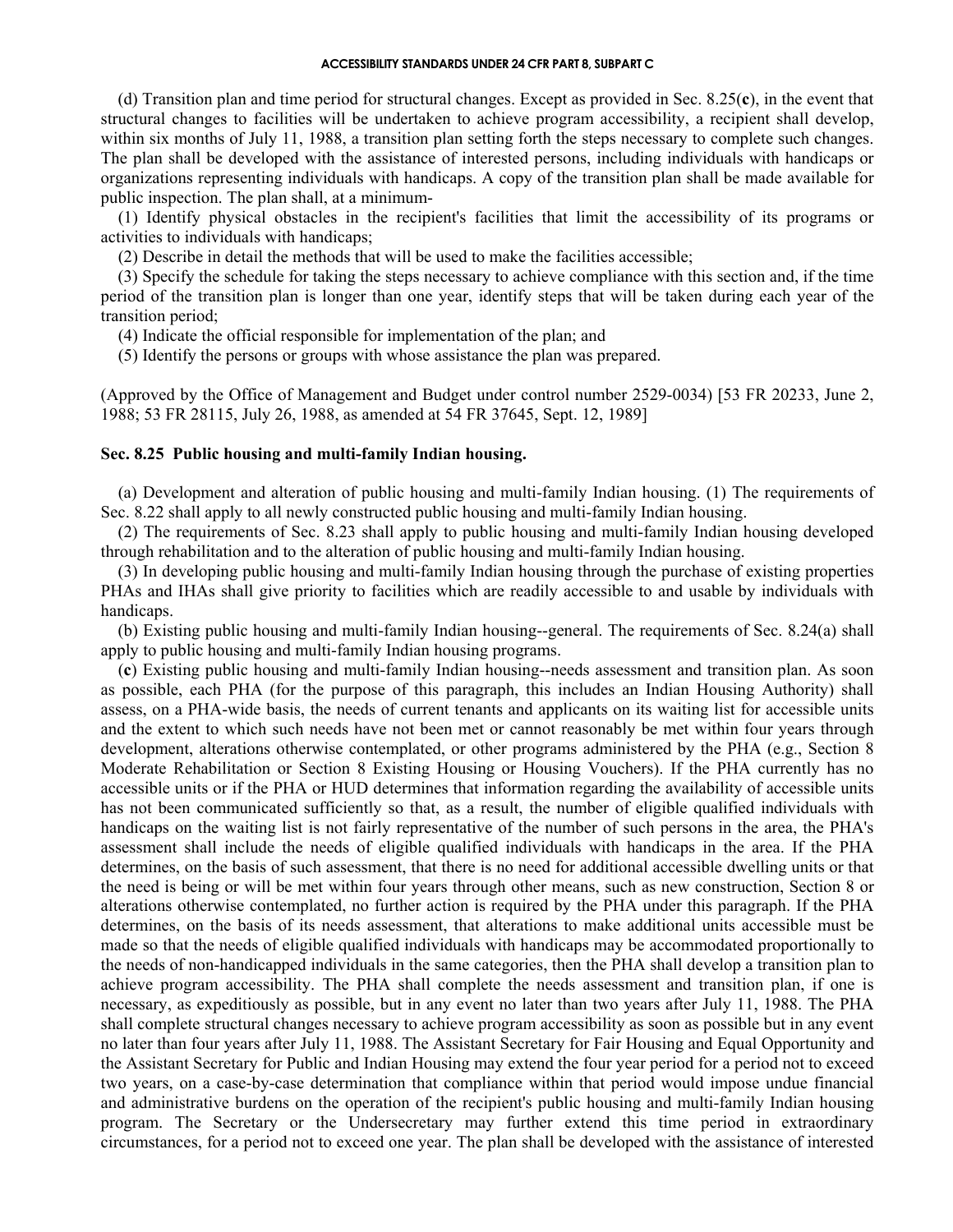persons including individuals with handicaps or organizations representing individuals with handicaps. A copy of the needs assessment and transition plan shall be made available for public inspection. The transition plan shall, at a minimum-

(1) Identify physical obstacles in the PHA's facilities (e.g., dwelling units and common areas) that limit the accessibility of its programs or activities to individuals with handicaps;

(2) Describe in detail the methods that will be used to make the PHA's facilities accessible. A PHA may, if necessary, provide in its plan that it will seek HUD approval, under 24 CFR part 968, of a comprehensive modernization program to meet the needs of eligible individuals with handicaps;

(3) Specify the schedule for taking the steps necessary to achieve compliance with this section and, if the time of the transition plan is longer than one year, identify steps that will be taken during each year of the transition period;

(4) Indicate the official responsible for implementation of the plan; and

(5) Identify the persons or groups with whose assistance the plan was prepared.

(Approved by the Office of Management and Budget under control number 2529-0034) [53 FR 20233, June 2, 1988, as amended at 54 FR 37645, Sept. 12, 1989; 56 FR 920, Jan. 9, 1991]

## **Sec. 8.26 Distribution of accessible dwelling units.**

Accessible dwelling units required by Sec. 8.22, 8.23, 8.24 or 8.25 shall, to the maximum extent feasible and subject to reasonable health and safety requirements, be distributed throughout projects and sites and shall be available in a sufficient range of sizes and amenities so that a qualified individual with handicaps' choice of living arrangements is, as a whole, comparable to that of other persons eligible for housing assistance under the same program. This provision shall not be construed to require provision of an elevator in any multifamily housing project solely for the purpose of permitting location of accessible units above or below the accessible grade level.

# **Sec. 8.27 Occupancy of accessible dwelling units.**

(a) Owners and managers of multifamily housing projects having accessible units shall adopt suitable means to assure that information regarding the availability of accessible units reaches eligible individuals with handicaps, and shall take reasonable nondiscriminatory steps to maximize the utilization of such units by eligible individuals whose disability requires the accessibility features of the particular unit. To this end, when an accessible unit becomes vacant, the owner or manager before offering such units to a non-handicapped applicant shall offer such unit:

(1) First, to a current occupant of another unit of the same project, or comparable projects under common control, having handicaps requiring the accessibility features of the vacant unit and occupying a unit not having such features, or, if no such occupant exists, then

(2) Second, to an eligible qualified applicant on the waiting list having a handicap requiring the accessibility features of the vacant unit.

(b) When offering an accessible unit to an applicant not having handicaps requiring the accessibility features of the unit, the owner or manager may require the applicant to agree (and may incorporate this agreement in the lease) to move to a non-accessible unit when available.

# **Sec. 8.28 Housing certificate and housing voucher programs.**

(a) In carrying out the requirements of this **subpart**, a recipient administering a Section 8 Existing Housing Certificate program or a housing voucher program shall:

(1) In providing notice of the availability and nature of housing assistance for low-income families under program requirements, adopt suitable means to assure that the notice reaches eligible individuals with handicaps;

(2) In its activities to encourage participation by owners, include encouragement of participation by owners having accessible units;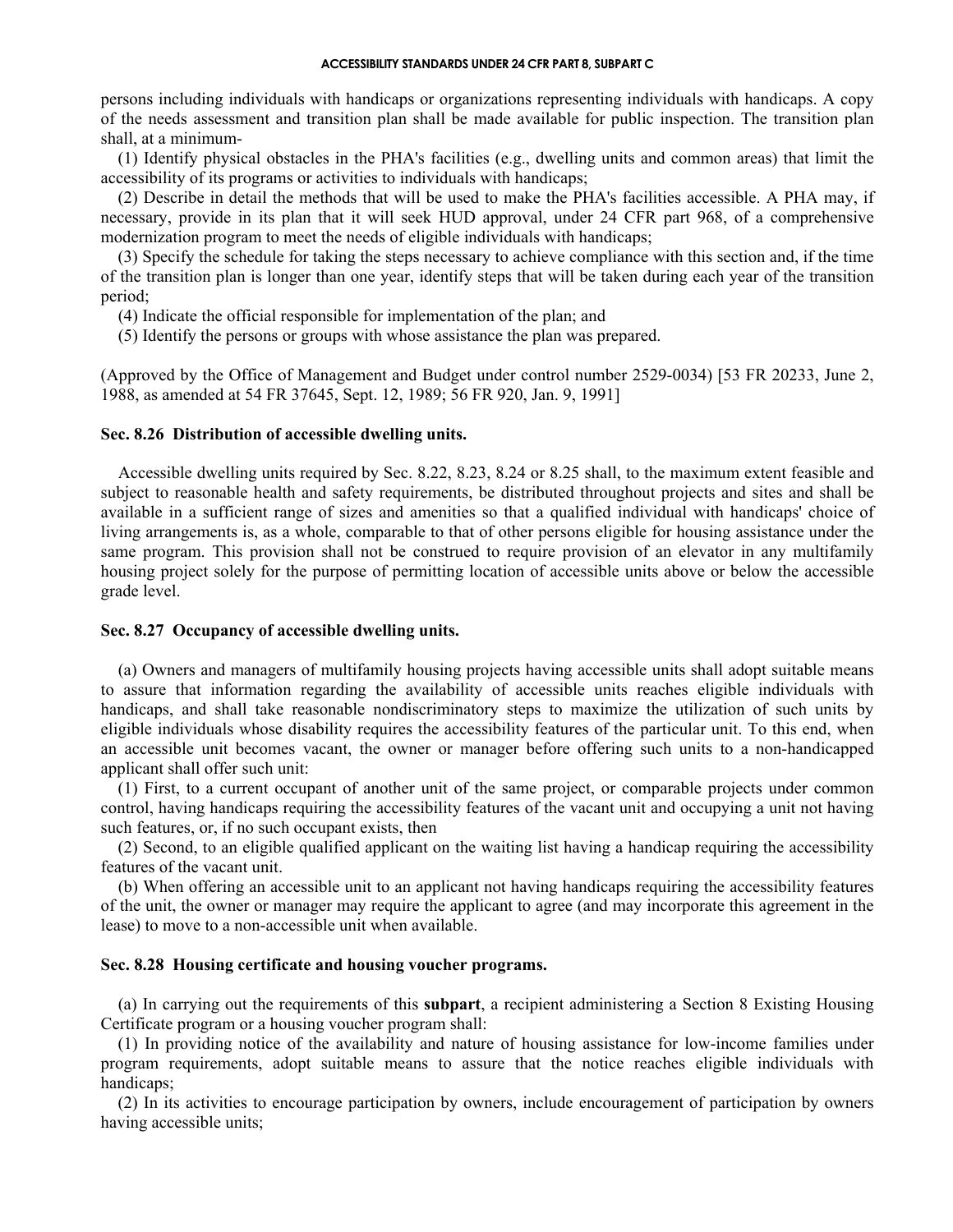(3) When issuing a Housing Certificate or Housing Voucher to a family which includes an individual with handicaps include a current listing of available accessible units known to the PHA and, if necessary, otherwise assist the family in locating an available accessible dwelling unit;

(4) Take into account the special problem of ability to locate an accessible unit when considering requests by eligible individuals with handicaps for extensions of Housing Certificates or Housing Vouchers; and

(5) If necessary as a reasonable accommodation for a person with disabilities, approve a family request for an exception rent under Sec. 982.504(b)(2) for a regular tenancy under the Section 8 certificate program so that the program is readily accessible to and usable by persons with disabilities.

(b) In order to ensure that participating owners do not discriminate in the recipient's federally assisted program, a recipient shall enter into a HUD-approved contract with participating owners, which contract shall include necessary assurances of nondiscrimination.

[53 FR 20233, June 2, 1988, as amended at 63 FR 23853, Apr. 30, 1998]

## **Sec. 8.29 Homeownership programs (sections 235(i) and 235(j), Turnkey III and Indian housing mutual self-help programs).**

Any housing units newly constructed or rehabilitated for purchase or single family (including semi-attached and attached) units to be constructed or rehabilitated in a program or activity receiving Federal financial assistance shall be made accessible upon request of the prospective buyer if the nature of the handicap of an expected occupant so requires. In such case, the buyer shall consult with the seller or builder/sponsor regarding the specific design features to be provided. If accessibility features selected at the option of the homebuyer are ones covered by the standards prescribed by Sec. 8.32, those features shall comply with the standards prescribed in Sec. 8.32. The buyer shall be permitted to depart from particular specifications of these standards

in order to accommodate his or her specific handicap. The cost of making a facility accessible under this paragraph may be included in the mortgage amount within the allowable mortgage limits, where applicable. To the extent such costs exceed allowable mortgage limits, they may be

passed on to the prospective homebuyer, subject to maximum sales price limitations (see 24 CFR 235.320.)

#### **Sec. 8.30 Rental rehabilitation program.**

Each grantee or state recipient in the rental rehabilitation program shall, subject to the priority in 24 CFR 511.10(l) and in accordance with other requirements in 24 CFR part 511, give priority to the selection of projects that will result in dwelling units being made readily accessible to and usable by individuals with handicaps.

[53 FR 20233, June 2, 1988; 53 FR 28115, July 26, 1988]

# **Sec. 8.31 Historic properties.**

If historic properties become subject to alterations to which this part applies the requirements of Sec. 4.1.7 of the standards of Sec. 8.32 of this part shall apply, except in the case of the Urban

Development Action Grant (UDAG) program. In the UDAG program the requirements of 36 CFR part 801 shall apply. Accessibility to historic properties subject to alterations need not be provided if such accessibility would substantially impair the significant historic features of the property or result in undue financial and administrative burdens.

### **Sec. 8.32 Accessibility standards.**

(a) Effective as of July 11, 1988, design, construction, or alteration of buildings in conformance with sections 3-8 of the Uniform Federal Accessibility Standards (UFAS) shall be deemed to comply with the requirements of Secs. 8.21, 8.22, 8.23, and 8.25 with respect to those buildings. Departures from particular technical and scoping requirements of the UFAS by the use of other methods are permitted where substantially equivalent or greater access to and usability of the building is provided. The alteration of housing facilities shall also be in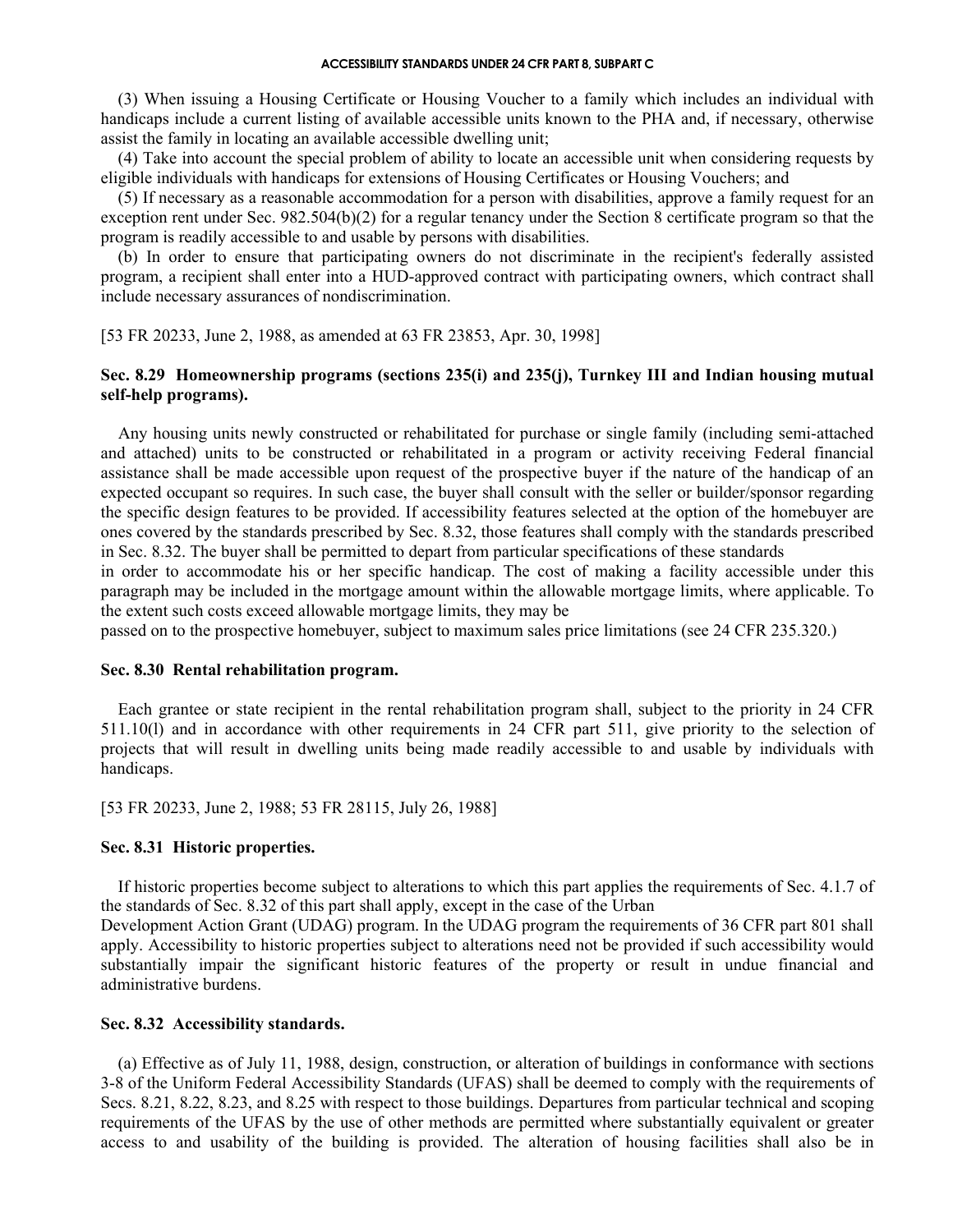conformance with additional scoping requirements contained in this part. Persons interested in obtaining a copy of the UFAS are directed to Sec. 40.7 of this title.

(b) For purposes of this section, section  $4.1.6(1)(g)$  of UFAS shall be interpreted to exempt from the requirements of UFAS only mechanical rooms and other spaces that, because of their intended use, will not require accessibility to the public or beneficiaries or result in the employment or residence therein of individuals with physical handicaps.

(**c**) This section does not require recipients to make building alterations that have little likelihood of being accomplished without removing or altering a load-bearing structural member.

(d) For purposes of this section, section 4.1.4(11) of UFAS may not be used to waive or lower the minimum of five percent accessible units required by Sec. 8.22(b) or to apply the minimum only to projects of 15 or more dwelling units.

(e) Except as otherwise provided in this paragraph, the provisions of Secs. 8.21 (a) and (b), 8.22 (a) and (b), 8.23, 8.25(a) (1) and (2), and 8.29 shall apply to facilities that are designed, constructed or altered after July 11, 1988. If the design of a facility was commenced before July 11, 1988, the provisions shall be followed to the maximum extent practicable, as determined by the Department. For purposes of this paragraph, the date a facility is constructed or altered shall be deemed to be the date bids for the construction or alteration of the facility are solicited. For purposes of the Urban Development Action Grant (UDAG) program, the provisions shall apply to the construction or alteration of facilities that are funded under applications submitted after July 11, 1988. If the UDAG application was submitted before July 11, 1988, the provisions shall apply, to the maximum extent practicable, as determined by the Department.

[53 FR 20233, June 2, 1988, as amended at 61 FR 5203, Feb. 9, 1996]

#### **Sec. 8.33 Housing adjustments.**

A recipient shall modify its housing policies and practices to ensure that these policies and practices do not discriminate, on the basis of handicap, against a qualified individual with handicaps. The recipient may not impose upon individuals with handicaps other policies, such as the prohibition of assistive devices, auxiliary alarms, or guides in housing facilities, that have the effect of limiting the participation of tenants with handicaps in the recipient's federally assisted housing program or activity in violation of this part. Housing policies that the recipient can demonstrate are essential to the housing program or activity will not be regarded as discriminatory within the meaning of this section if modifications to them would result in a fundamental alteration in the nature of the program or activity or undue financial and administrative burdens.